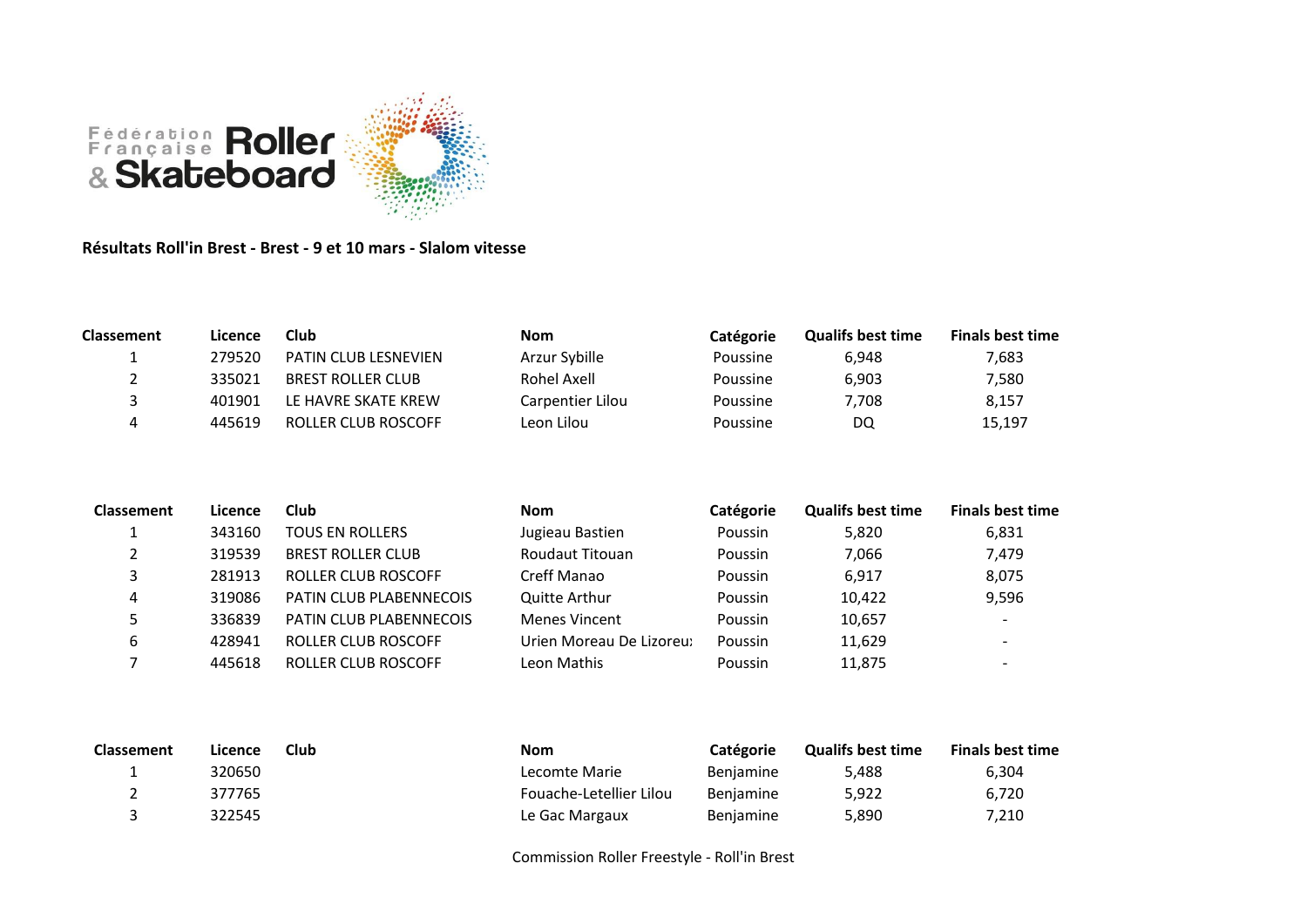| 4   | 345024 | Malaurie Hannah | Benjamine        | 6,810 | 8,114                    |
|-----|--------|-----------------|------------------|-------|--------------------------|
|     | 404474 | Le Goff Nolwenn | <b>Benjamine</b> | 8,661 | $\overline{\phantom{0}}$ |
| - 6 | 336843 | Morel Lyla      | <b>Benjamine</b> | 9,181 | $\overline{\phantom{0}}$ |

| <b>Classement</b> | Licence | Club                                        | <b>Nom</b>             | Catégorie | <b>Qualifs best time</b> | <b>Finals best time</b>  |
|-------------------|---------|---------------------------------------------|------------------------|-----------|--------------------------|--------------------------|
|                   | 315065  | 01943 - BREST ROLLER CLUB                   | Roudaut Mael           | Benjamin  | 5,752                    | 6,309                    |
|                   | 379736  | 01570 - LE HAVRE SKATE KREW                 | Wanstok Oren           | Benjamin  | 5,601                    | 6,383                    |
| 3                 | 269647  | 00674 - ROLLER CLUB ROSCOFF                 | Roignant Leny          | Benjamin  | 7,364                    | 7,809                    |
| 4                 | 359944  | 00674 - ROLLER CLUB ROSCOFF                 | Daridon Yael           | Benjamin  | 9,089                    | 9,396                    |
|                   | 304917  | 00719 - PATIN CLUB PLABENNECOI Menes Gaetan |                        | Benjamin  | 13,123                   |                          |
| 6                 | 439033  | 01943 - BREST ROLLER CLUB                   | <b>Goutteux Arthur</b> | Benjamin  | DQ                       | $\overline{\phantom{0}}$ |
| 6                 | 234024  | 00674 - ROLLER CLUB ROSCOFF                 | <b>Grall Maxence</b>   | Benjamin  | DQ                       |                          |

| <b>Classement</b> | Licence | Club                           | <b>Nom</b>         | Catégorie | <b>Qualifs best time</b> | <b>Finals best time</b>  |
|-------------------|---------|--------------------------------|--------------------|-----------|--------------------------|--------------------------|
| 1                 | 334423  | LE HAVRE SKATE KREW            | Mazouz Kalyssa     | Minimes F | 5,582                    | 6,093                    |
|                   | 311564  | SPORT URBAIN NAZAIRIEN RIDE    | Langevin Isaline   | Minimes F | 5,530                    | 6,492                    |
| 3                 | 241368  | PATIN CLUB PLABENNECOIS        | Rivoalen Klervi    | Minimes F | 5,776                    | 6,944                    |
| 4                 | 352418  | LE HAVRE SKATE KREW            | Hauchecorne Coline | Minimes F | 6,111                    | 7,295                    |
| 5                 | 299040  | PATIN CLUB PLABENNECOIS        | Ropars Annaig      | Minimes F | 6,044                    | $\overline{\phantom{a}}$ |
| 6                 | 347677  | ROLLER CLUB ROSCOFF            | Quillevere Celia   | Minimes F | 6,968                    | $\overline{\phantom{a}}$ |
|                   | 242773  | <b>PATIN CLUB PLABENNECOIS</b> | Appriou Floriane   | Minimes F | 7,612                    | 8,569                    |
| 8                 | 336842  | PATIN CLUB PLABENNECOIS        | Morel Helea        | Minimes F | 8,555                    | 9,035                    |
| 9                 | 226956  | <b>PATIN CLUB PLABENNECOIS</b> | Pouliquen Ines     | Minimes F | 8,614                    | $\overline{\phantom{a}}$ |
| 10                | 372691  | <b>PATIN CLUB PLABENNECOIS</b> | Hameau Mailys      | Minimes F | 8,718                    |                          |
| 11                | 372688  | <b>PATIN CLUB PLABENNECOIS</b> | Le Hir Oceane      | Minimes F | 8,834                    |                          |
| 12                | 352730  |                                | Coz Tifany         | Minimes F | 9,084                    |                          |
| 13                | 354021  | ROLLER CLUB ROSCOFF            | Sarkissian Eva     | Minimes F | DQ                       |                          |
|                   |         |                                |                    |           |                          |                          |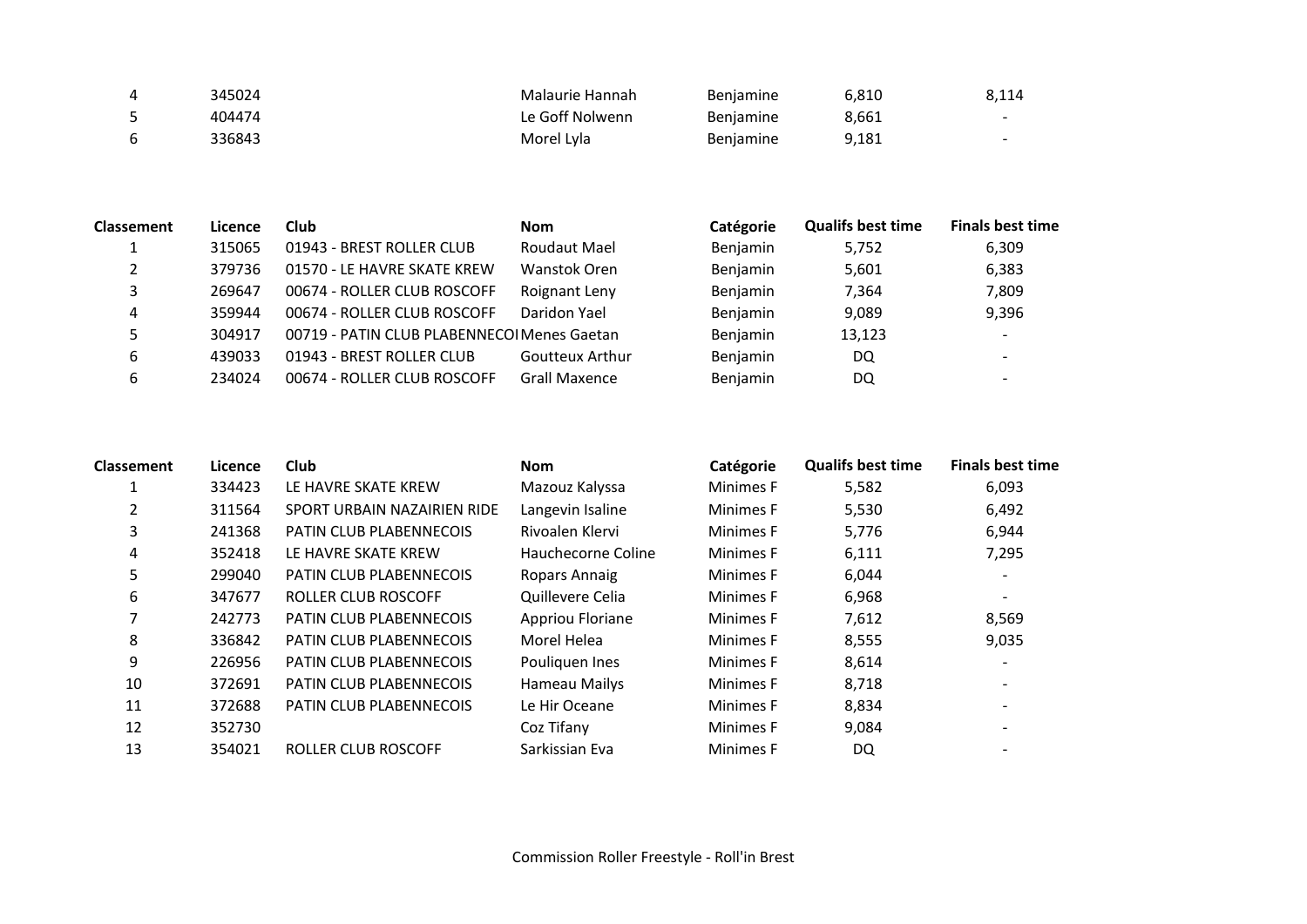| <b>Classement</b> | Licence | Club                     | <b>Nom</b>             | Catégorie | <b>Qualifs best time</b> | <b>Finals best time</b>  |
|-------------------|---------|--------------------------|------------------------|-----------|--------------------------|--------------------------|
|                   | 160975  | ROLLER CLUB ROSCOFF      | <b>Grall Justine</b>   | CJS F     | 4.998                    | 5,837                    |
|                   | 299891  | <b>BREST ROLLER CLUB</b> | Hernandez Laurine      | CJS F     | 5,296                    | 5,839                    |
|                   | 209584  | ROLLER CLUB ROSCOFF      | Cardinal Julia         | CJS F     | 5,185                    | 6,045                    |
| 4                 | 292572  | <b>BREST ROLLER CLUB</b> | Berrekama Assia        | CJS F     | 5,380                    | 6,304                    |
|                   | 280662  | ROLLER CLUB ROSCOFF      | Gourvenec Naomi        | CJS F     | 5,424                    | $\overline{\phantom{0}}$ |
| 6                 | 285108  | <b>TOUS EN ROLLERS</b>   | Brousseau Sarah        | CJS F     | 5,729                    | $\overline{\phantom{a}}$ |
|                   | 38761   | PATIN CLUB PLABENNECOIS  | <b>Toullec Pauline</b> | CJS F     | 7,260                    |                          |

| <b>Classement</b> | Licence | <b>Club</b>                    | <b>Nom</b>             | Catégorie | <b>Qualifs best time</b> | <b>Finals best time</b>  |
|-------------------|---------|--------------------------------|------------------------|-----------|--------------------------|--------------------------|
|                   | 322523  | <b>BREST ROLLER CLUB</b>       | Le Gac Gaetan          | M CJS H   | 4.779                    | 5,674                    |
| າ                 | 333451  | <b>ROLLER SPORT REZE</b>       | <b>Fulbert Matteo</b>  | M CJS H   | 5,498                    | 5,843                    |
| 3                 | 349242  | PATIN CLUB PLABENNECOIS        | Simon Kristen          | M CJS H   | 5,222                    | 6,164                    |
| 4                 | 111658  | ROLLER CLUB ROSCOFF            | Penlann Hugo           | M CJS H   | 5,874                    | 6,505                    |
| 5                 | 290205  | <b>TOUS EN ROLLERS</b>         | <b>Dubreuil Maxime</b> | M CJS H   | 6,047                    | $\overline{\phantom{a}}$ |
| 6                 | 379737  | LE HAVRE SKATE KREW            | Letellier Matys        | M CJS H   | 6,117                    | $\overline{\phantom{a}}$ |
|                   | 228123  | <b>ROLLER CLUB ROSCOFF</b>     | Roignant Theo          | M CJS H   | 6,137                    | $\overline{\phantom{a}}$ |
| 8                 | 279615  | <b>PATIN CLUB PLABENNECOIS</b> | Nisse Lydian           | M CJS H   | DQ                       | $\overline{\phantom{0}}$ |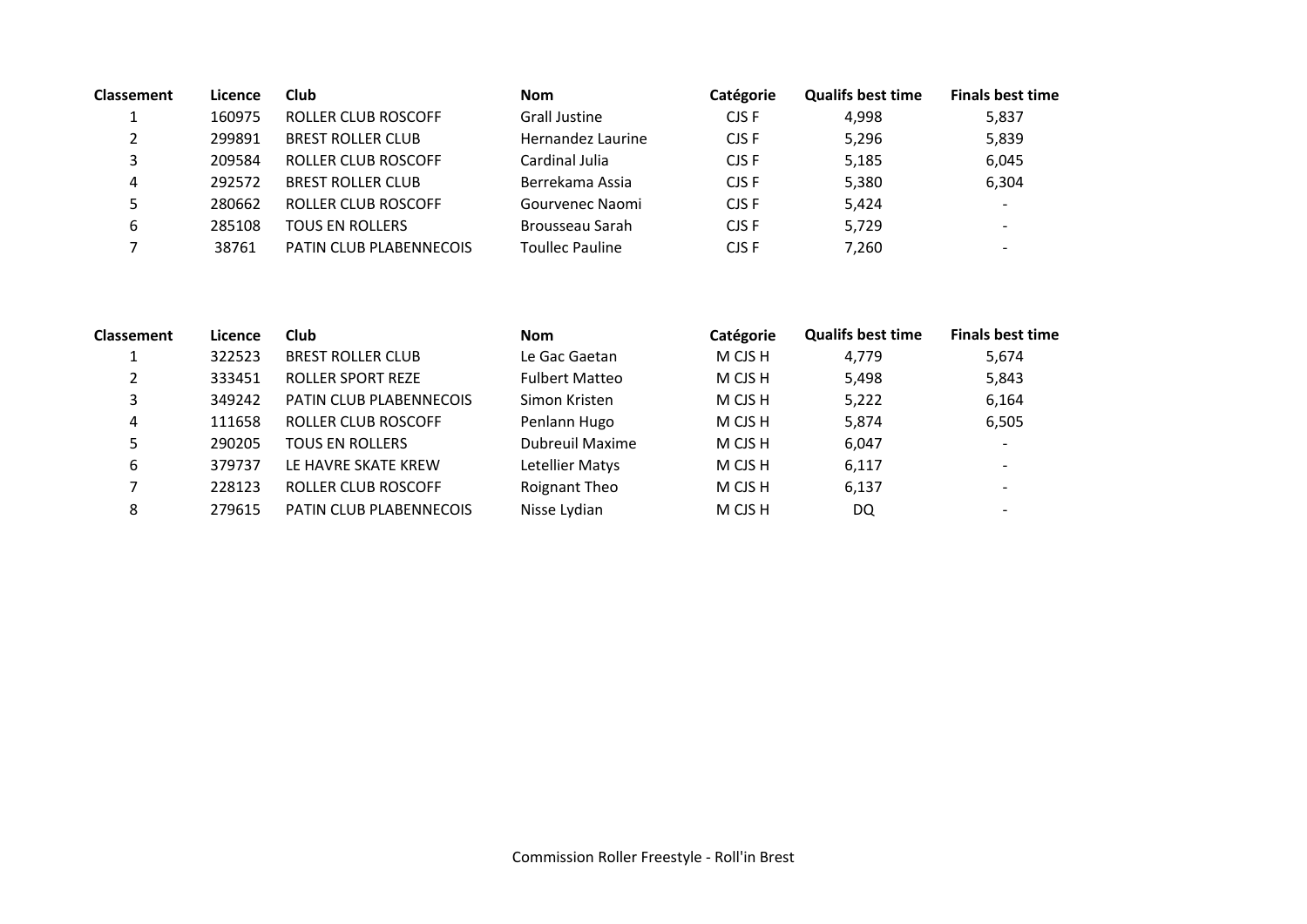

**Résultats Roll'in Brest - Brest - 9 et 10 mars - Slalom battle**

| Classement | Licence | <b>Club</b>                 | <b>Nom</b>             |
|------------|---------|-----------------------------|------------------------|
| 1          | 320650  | A CHACUN SES PATINS A BREST | Lecomte Marie          |
| 2          | 311564  | SPORT URBAIN NAZAIRIEN RIDE | Langevin Isaline       |
| 3          | 322523  | <b>BREST ROLLER CLUB</b>    | Le Gac Gaetan          |
| 4          | 299891  | <b>BREST ROLLER CLUB</b>    | Hernandez Laurine      |
| 5          | 343160  | <b>TOUS EN ROLLERS</b>      | Jugieau Bastien        |
| 6          | 290205  | <b>TOUS EN ROLLERS</b>      | <b>Dubreuil Maxime</b> |
| 7          | 439033  | <b>BREST ROLLER CLUB</b>    | Goutteux Arthur        |
| 8          | 333451  | <b>ROLLER SPORT REZE</b>    | <b>Fulbert Matteo</b>  |
| 9          | 304917  | PATIN CLUB PLABENNECOIS     | Menes Gaetan           |
| 10         | 111658  | ROLLER CLUB ROSCOFF         | Penlann Hugo           |

Commission Roller Freestyle - Roll'in Brest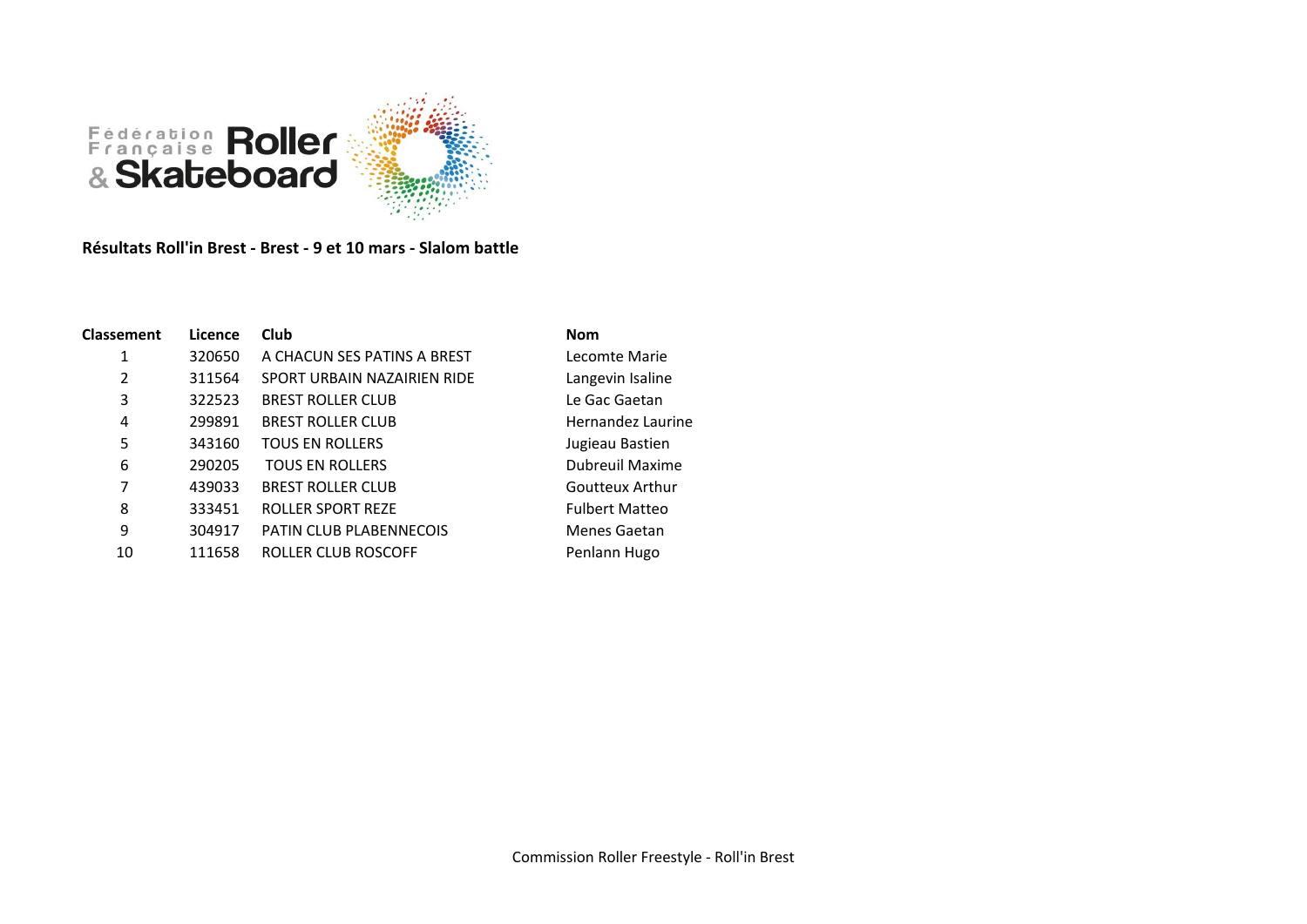

**Résultats Roll'in Brest - Brest - 9 et 10 mars - Hauteur pure**

| <b>Classement</b> | Licence | Club                        | <b>Nom</b>       | Catégorie | <b>Meilleur saut</b> |
|-------------------|---------|-----------------------------|------------------|-----------|----------------------|
|                   | 335021  | <b>BREST ROLLER CLUB</b>    | Rohel Axell      | Poussine  | 75                   |
|                   | 401901  | LE HAVRE SKATE KREW         | Carpentier Lilou | Poussine  | 70                   |
|                   | 301279  | ROLLER CLUB ROSCOFF         | Jezequel Clara   | Poussine  | 50                   |
| 4                 | 336721  | <b>ROLLER CLUB ROSCOFF</b>  | Thepaut Adele    | Poussine  | 40                   |
| 4                 | 320729  | ROLLER CLUB ROSCOFF         | Jezequel Oceane  | Poussine  | 40                   |
| 4                 | 279520  | <b>PATIN CLUB LESNEVIEN</b> | Arzur Sybille    | Poussine  | 40                   |

| <b>Classement</b> | Licence | Club                       | <b>Nom</b>                   | Catégorie | <b>Meilleur saut</b> |
|-------------------|---------|----------------------------|------------------------------|-----------|----------------------|
|                   | 281913  | <b>ROLLER CLUB ROSCOFF</b> | Creff Manao                  | Poussin   | 85                   |
| 2                 | 343160  | <b>TOUS EN ROLLERS</b>     | Jugieau Bastien              | Poussin   | 80                   |
| 3                 | 428941  | <b>ROLLER CLUB ROSCOFF</b> | Urien Moreau De Lizoreux Tin | Poussin   | 70                   |
| 4                 | 372707  | PATIN CLUB PLABENNECOIS    | <b>Colin Marius</b>          | Poussin   | 70                   |
| 5                 | 319086  | PATIN CLUB PLABENNECOIS    | <b>Quitte Arthur</b>         | Poussin   | 60                   |
| 5                 | 445618  | <b>ROLLER CLUB ROSCOFF</b> | Leon Mathis                  | Poussin   | 60                   |
|                   | 379374  | <b>BREST ROLLER CLUB</b>   | Donet Malik                  | Poussin   | 60                   |
| 8                 | 426530  | <b>BREST ROLLER CLUB</b>   | Donet Yanis                  | Poussin   | 0                    |
|                   |         |                            |                              |           |                      |

**Classement Licence Club Nom Catégorie Meilleur saut**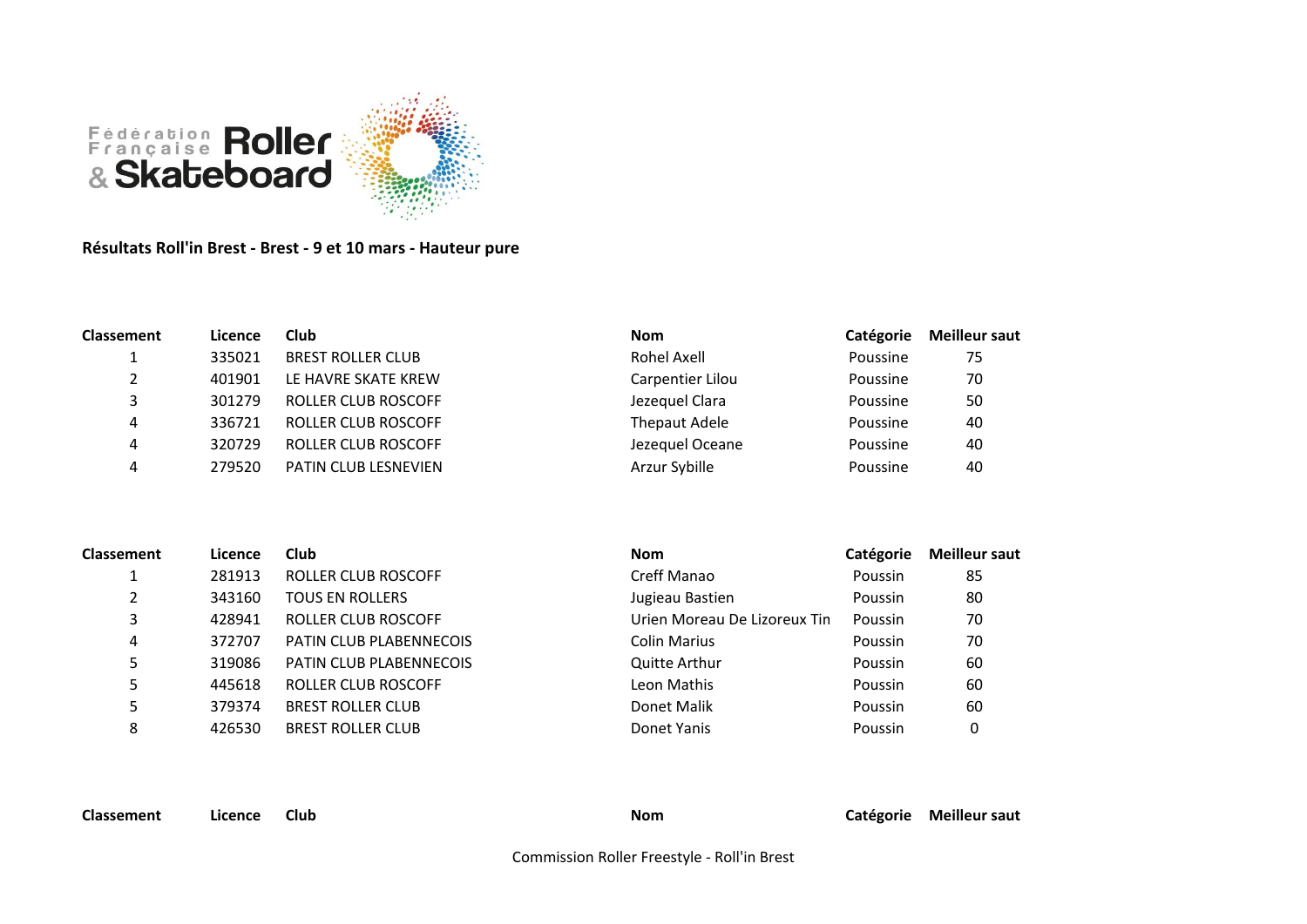|                | 234024 | ROLLER CLUB ROSCOFF        | <b>Grall Maxence</b>   | Benjamin | 95 |
|----------------|--------|----------------------------|------------------------|----------|----|
| 2              | 315065 | <b>BREST ROLLER CLUB</b>   | <b>Roudaut Mael</b>    | Benjamin | 90 |
| 3              | 379736 | LE HAVRE SKATE KREW        | Wanstok Oren           | Benjamin | 90 |
| $\overline{4}$ | 336887 | ROLLER CLUB ROSCOFF        | <b>Thepaut Antoine</b> | Benjamin | 80 |
| $\overline{4}$ | 393903 | ROLLER CLUB ROSCOFF        | Mocaer Swann           | Benjamin | 80 |
| 6              | 439033 | <b>BREST ROLLER CLUB</b>   | <b>Goutteux Arthur</b> | Benjamin | 0  |
| 6              | 359944 | <b>ROLLER CLUB ROSCOFF</b> | Daridon Yael           | Benjamin | 0  |
| 6              | 269647 | <b>ROLLER CLUB ROSCOFF</b> | Roignant Leny          | Benjamin | 0  |

| <b>Classement</b> | Licence | Club                        | <b>Nom</b>              | Catégorie | <b>Meilleur saut</b> |
|-------------------|---------|-----------------------------|-------------------------|-----------|----------------------|
|                   | 347677  | ROLLER CLUB ROSCOFF         | Quillevere Celia        | Ben/MF    | 85                   |
| 2                 | 280659  | ROLLER CLUB ROSCOFF         | Le Duc Laure            | Ben/MF    | 85                   |
| 3                 | 352418  | LE HAVRE SKATE KREW         | Hauchecorne Coline      | Ben/MF    | 85                   |
| 4                 | 404474  | PATIN CLUB PLABENNECOIS     | Le Goff Nolwenn         | Ben/MF    | 80                   |
| 4                 | 334423  | LE HAVRE SKATE KREW         | Mazouz Kalyssa          | Ben/MF    | 80                   |
| 6                 | 266498  | ROLLER CLUB ROSCOFF         | Arzur Chimene           | Ben/MF    | 75                   |
|                   | 345024  | PATIN CLUB PLABENNECOIS     | Malaurie Hannah         | Ben/MF    | 70                   |
| 8                 | 311564  | SPORT URBAIN NAZAIRIEN RIDE | Langevin Isaline        | Ben/MF    | 60                   |
| 9                 | 377765  | LE HAVRE SKATE KREW         | Fouache-Letellier Lilou | Ben/MF    | 50                   |

| <b>Classement</b> | Licence | Club                     | <b>Nom</b>        | <b>Catégorie</b> | <b>Meilleur saut</b> |
|-------------------|---------|--------------------------|-------------------|------------------|----------------------|
|                   | 280662  | ROLLER CLUB ROSCOFF      | Gourvenec Naomi   | Cadette          | 90                   |
|                   | 209584  | ROLLER CLUB ROSCOFF      | Cardinal Julia    | Cadette          | 80                   |
|                   | 299891  | <b>BREST ROLLER CLUB</b> | Hernandez Laurine | Cadette          | 80                   |
|                   | 292572  | <b>BREST ROLLER CLUB</b> | Berrekama Assia   | Cadette          | 80                   |

| Classement | Licence | <b>Club</b>            | <b>Nom</b>      |         | Catégorie Meilleur saut |
|------------|---------|------------------------|-----------------|---------|-------------------------|
|            |         | 304366 TOUS EN ROLLERS | Rabillard Joris | M/Cadet | 110                     |

Commission Roller Freestyle - Roll'in Brest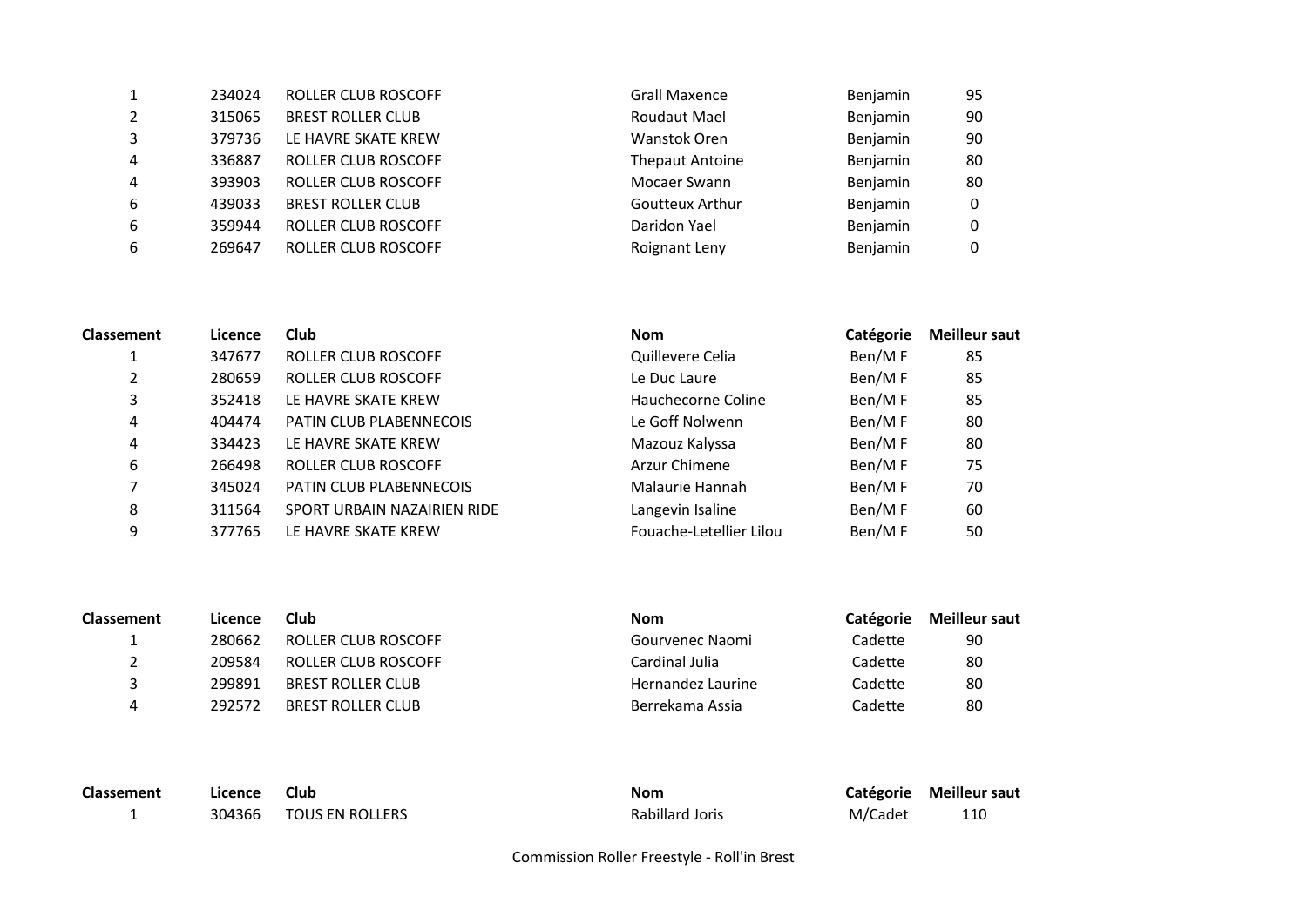| 2  | 329592 | <b>TOUS EN ROLLERS</b>         | Jugieau Thibault | M/Cadet | 105 |
|----|--------|--------------------------------|------------------|---------|-----|
| 3  | 349242 | <b>PATIN CLUB PLABENNECOIS</b> | Simon Kristen    | M/Cadet | 105 |
| 4  | 228123 | ROLLER CLUB ROSCOFF            | Roignant Theo    | M/Cadet | 100 |
| 4  | 379737 | LE HAVRE SKATE KREW            | Letellier Matys  | M/Cadet | 100 |
| -6 | 279615 | <b>PATIN CLUB PLABENNECOIS</b> | Nisse Lydian     | M/Cadet | 90  |

| <b>Classement</b> | Licence | Club                   | <b>Nom</b>            | Catégorie | <b>Meilleur saut</b> |
|-------------------|---------|------------------------|-----------------------|-----------|----------------------|
| л.                | 290205  | <b>TOUS EN ROLLERS</b> | Dubreuil Maxime       | JS H      | 125                  |
|                   | 111658  | ROLLER CLUB ROSCOFF    | Penlann Hugo          | JS H      | 120                  |
|                   | 382184  | <b>GOSSIPSKATE</b>     | Pyrovolou Ioannis     | JS H      | 110                  |
| 4                 | 333451  | ROLLER SPORT REZE      | <b>Fulbert Matteo</b> | JS H      |                      |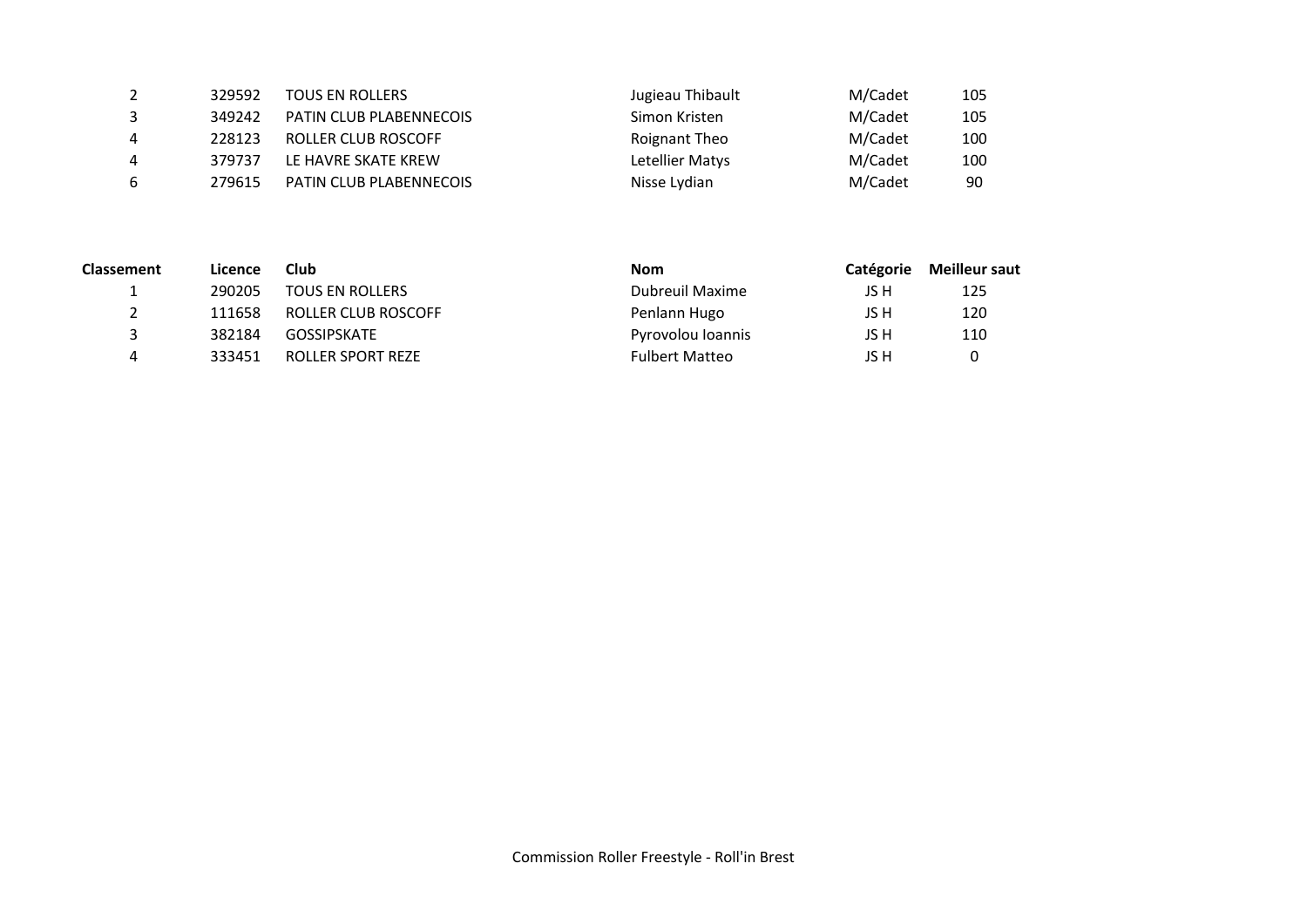

## **Résultats Roll'in Brest - Brest - 9 et 10 mars - Skatecross**

| <b>Classement</b> | Licence | Club                       | <b>Nom</b>            | Catégorie |
|-------------------|---------|----------------------------|-----------------------|-----------|
| 1                 | 401901  | LE HAVRE SKATE KREW        | Carpentier Lilou      | Poussine  |
| 2                 | 335021  | <b>BREST ROLLER CLUB</b>   | Rohel Axell           | Poussine  |
| 3                 | 301279  | ROLLER CLUB ROSCOFF        | Jezequel Clara        | Poussine  |
| 4                 | 320729  | ROLLER CLUB ROSCOFF        | Jezequel Oceane       | Poussine  |
| 5                 | 279520  | PATIN CLUB LESNEVIEN       | Arzur Sybille         | Poussine  |
| 6                 | 336721  | <b>ROLLER CLUB ROSCOFF</b> | <b>Thepaut Adele</b>  | Poussine  |
| 7                 | 418434  | PATIN CLUB LESNEVIEN       | <b>Feger Maelline</b> | Poussine  |
| 8                 | 445619  | <b>ROLLER CLUB ROSCOFF</b> | Leon Lilou            | Poussine  |

| <b>Classement</b> | Licence | <b>Club</b>              | <b>Nom</b>           | Catégorie |
|-------------------|---------|--------------------------|----------------------|-----------|
| 1                 | 343160  | <b>TOUS EN ROLLERS</b>   | Jugieau Bastien      | Poussin   |
| 2                 | 281913  | ROLLER CLUB ROSCOFF      | Creff Manao          | Poussin   |
| 3                 | 319086  | PATIN CLUB PLABENNECOIS  | <b>Quitte Arthur</b> | Poussin   |
| 4                 | 372707  | PATIN CLUB PLABENNECOIS  | <b>Colin Marius</b>  | Poussin   |
| 5                 | 319539  | <b>BREST ROLLER CLUB</b> | Roudaut Titouan      | Poussin   |
| 6                 | 336839  | PATIN CLUB PLABENNECOIS  | <b>Menes Vincent</b> | Poussin   |
| 7                 | 308910  | PATIN CLUB LESNEVIEN     | Cardron Gauthier     | Poussin   |
| 8                 | 345419  | PATIN CLUB LESNEVIEN     | Cann Batiste         | Poussin   |

| Nom                  | Catégorie |
|----------------------|-----------|
| Jugieau Bastien      | Poussin   |
| Creff Manao          | Poussin   |
| <b>Quitte Arthur</b> | Poussin   |
| Colin Marius         | Poussin   |
| Roudaut Titouan      | Poussin   |
| <b>Menes Vincent</b> | Poussin   |
| Cardron Gauthier     | Poussin   |
| Cann Batiste         | Poussin   |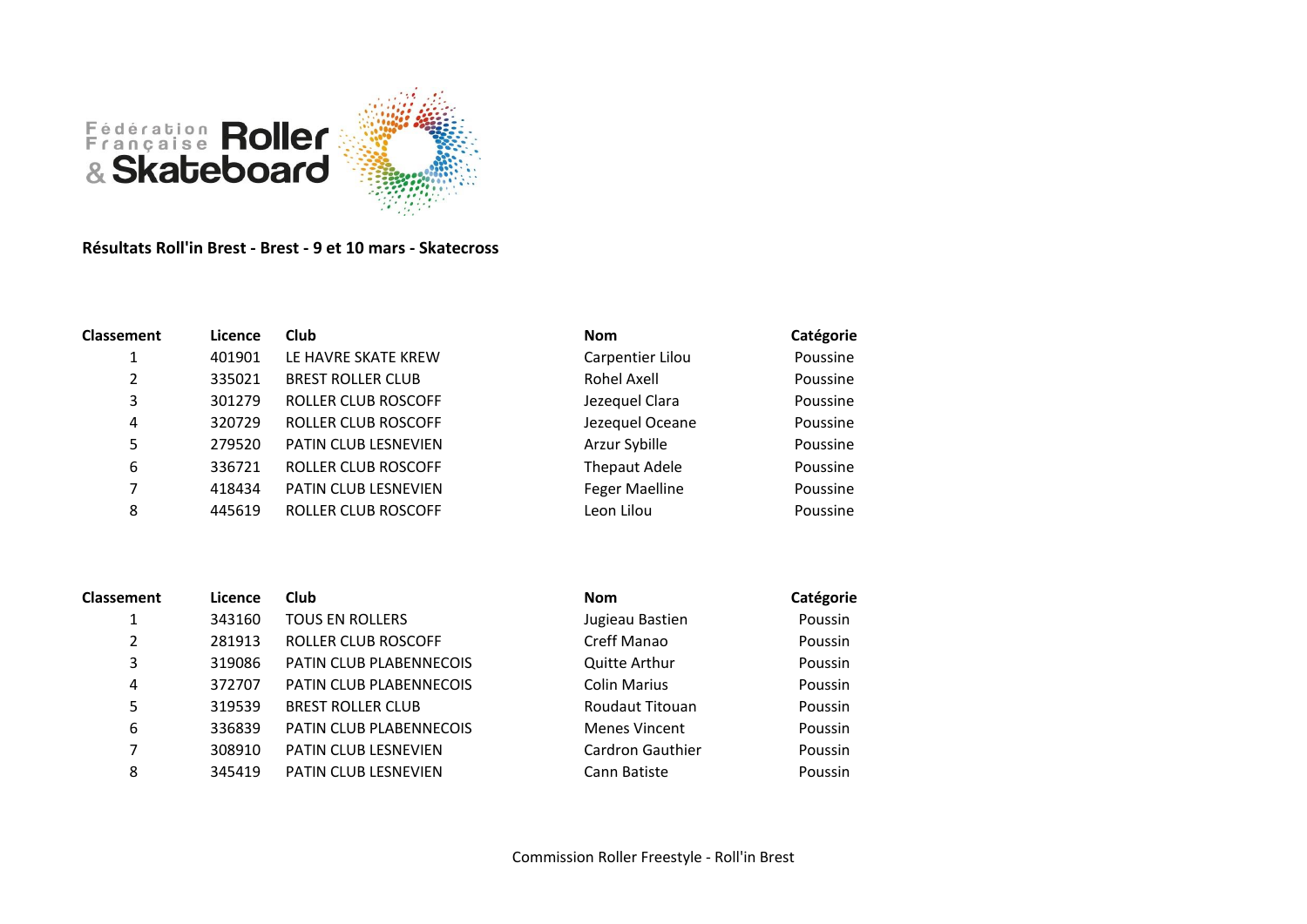| <b>Classement</b>     | Licence | <b>Club</b>                 | <b>Nom</b>              | Catégorie |
|-----------------------|---------|-----------------------------|-------------------------|-----------|
| $\mathbf{1}$          | 377765  | LE HAVRE SKATE KREW         | Fouache-Letellier Lilou | Benjamine |
| $\mathbf{2}^{\prime}$ | 280659  | <b>ROLLER CLUB ROSCOFF</b>  | Le Duc Laure            | Benjamine |
| 3                     | 404474  | PATIN CLUB PLABENNECOIS     | Le Goff Nolwenn         | Benjamine |
| 4                     | 345024  | PATIN CLUB PLABENNECOIS     | Malaurie Hannah         | Benjamine |
| 5.                    | 320650  | A CHACUN SES PATINS A BREST | Lecomte Marie           | Benjamine |
| 6                     | 336843  | PATIN CLUB PLABENNECOIS     | Morel Lyla              | Benjamine |

| <b>Classement</b> | Licence | <b>Club</b>                | <b>Nom</b>             | Catégorie |
|-------------------|---------|----------------------------|------------------------|-----------|
| 1                 | 234024  | <b>ROLLER CLUB ROSCOFF</b> | <b>Grall Maxence</b>   | Benjamin  |
| $\overline{2}$    | 379736  | LE HAVRE SKATE KREW        | Wanstok Oren           | Benjamin  |
| 3                 | 336887  | ROLLER CLUB ROSCOFF        | <b>Thepaut Antoine</b> | Benjamin  |
| 4                 | 393903  | <b>ROLLER CLUB ROSCOFF</b> | Mocaer Swann           | Benjamin  |
| 5                 | 315065  | <b>BREST ROLLER CLUB</b>   | <b>Roudaut Mael</b>    | Benjamin  |
| 6                 | 269647  | ROLLER CLUB ROSCOFF        | Roignant Leny          | Benjamin  |
| 7                 | 439033  | <b>BREST ROLLER CLUB</b>   | Goutteux Arthur        | Benjamin  |
| 8                 | 359944  | <b>ROLLER CLUB ROSCOFF</b> | Daridon Yael           | Benjamin  |

| <b>Classement</b> | Licence | <b>Club</b>                 | <b>Nom</b>         | Catégorie |
|-------------------|---------|-----------------------------|--------------------|-----------|
| 1                 | 352418  | LE HAVRE SKATE KREW         | Hauchecorne Coline | Minime F  |
| 2                 | 334423  | LE HAVRE SKATE KREW         | Mazouz Kalyssa     | Minime F  |
| 3                 | 347677  | ROLLER CLUB ROSCOFF         | Quillevere Celia   | Minime F  |
| 4                 | 311564  | SPORT URBAIN NAZAIRIEN RIDE | Langevin Isaline   | Minime F  |
| 5                 | 336842  | PATIN CLUB PLABENNECOIS     | Morel Helea        | Minime F  |
| 6                 | 241368  | PATIN CLUB PLABENNECOIS     | Rivoalen Klervi    | Minime F  |
| 7                 | 372691  | PATIN CLUB PLABENNECOIS     | Hameau Mailys      | Minime F  |
| 8                 | 426292  | <b>BREST ROLLER CLUB</b>    | Simon Charlotte    | Minime F  |

| Nom                | Catégorie |
|--------------------|-----------|
| Hauchecorne Coline | Minime F  |
| Mazouz Kalyssa     | Minime F  |
| Quillevere Celia   | Minime F  |
| Langevin Isaline   | Minime F  |
| Morel Helea        | Minime F  |
| Rivoalen Klervi    | Minime F  |
| Hameau Mailys      | Minime F  |
| Simon Charlotte    | Minime F  |